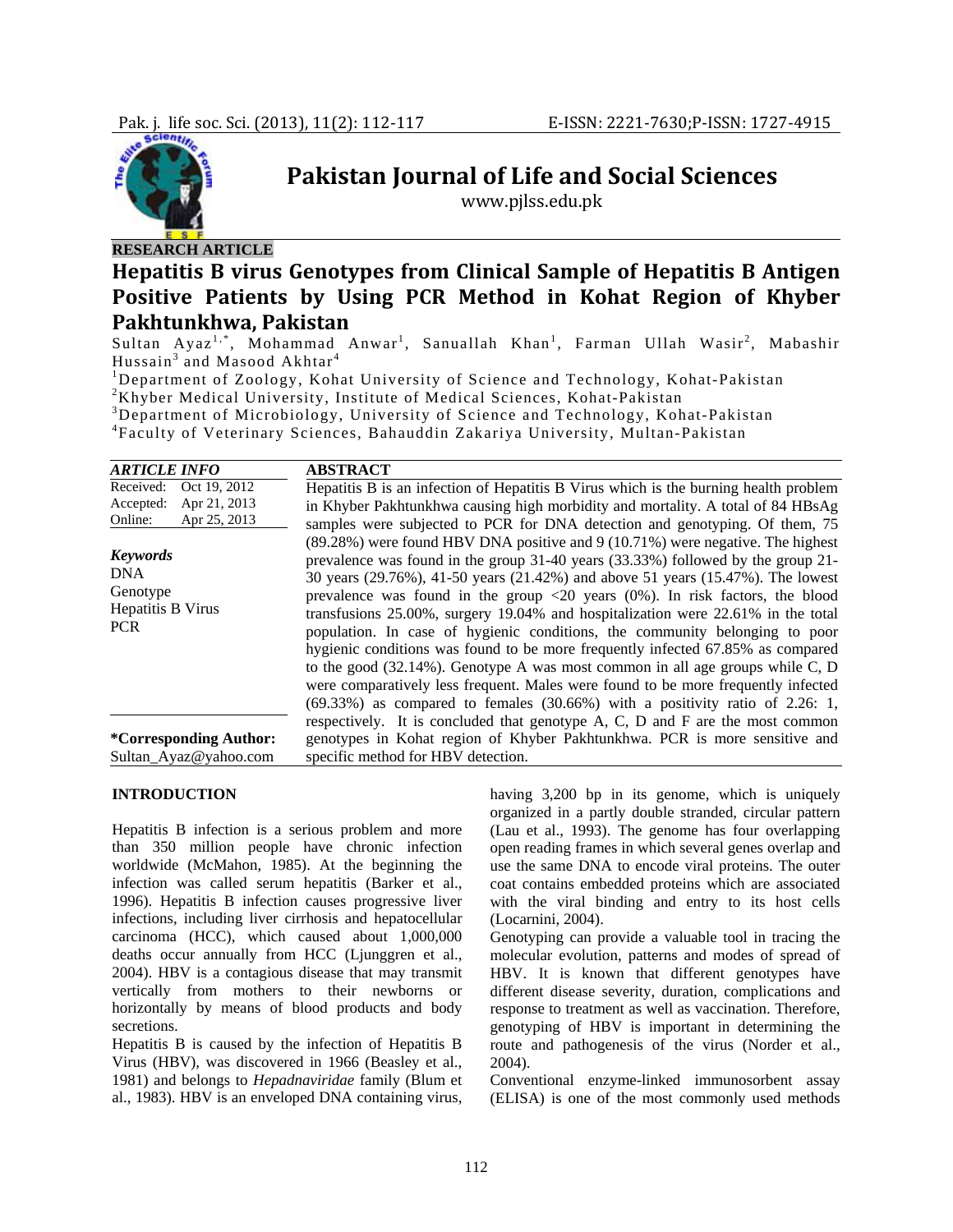for detecting and measuring markers of disease. After one week of the initial infection HBV DNA can be detected by PCR (Hollinger and Liang, 2001). HBV genotypes can be identified by genotype specific PCR method such as multiplex PCR and by direct sequencing. The complete genome of HBV can be amplified by using nested PCR (Chen et al., 2006). HBV genotypes show a distinct geographical distribution between different regions and even within the same region, and are proving to be an invaluable tool in tracing the molecular evolution, patterns and modes of spread of HBV. HBV genotype A is mainly found in Northwestern areas of Europe and North America (Norder et al., 1993). Genotype B and C strains are prevalent in the population of Southeast Asia (Theamboonlers et al., 1999).

HBV is a serious problem worldwide and also in Pakistan and HBV genotypes appear have showed varying geographic distribution. In Pakistan, HBV infection rate is increasing day by day. The reason may be the lack of proper health facilities, carelessness or and less public awareness about its transmission modes (Alam et al., 2007**).** Keeping in view the importance of the virus and its health hazards, the present study was designed to determine the prevalence of HBV and its genotypes in Kohat region, Khyber Pakhtunkhwa, Pakistan.

# **MATERIALS AND METHODS**

#### **Samplings**

84 blood samples (57 males and 27 females) were taken from HBs Ag positive patients in different areas of Kohat. All the samples were processed in the molecular Parasitology and virology laboratory Zoology Department Kohat University of Science and Technology Kohat. A proforma was designed to collect desired information from all the patients.

#### **DNA Extraction**

DNA was extracted from 200 µL of blood using DNA extraction Kit (GF-1 Viral Nucleic Acid Extraction Kit, Vivantis USA) as per the manufacturer protocol

# **1. HBV DNA Detection**

# **a) 1ST round PCR (regular PCR)**

The extracted DNA was then amplified with Regular PCR using a sense and an antisense primer specific for surface gene of HBV. A single PCR reaction of 20  $\mu$ L consisted of the following reagents:

4.1 µL of *Taq* buffer, 2.4 µL of MgCl**2**, 1.2 µL of dNTP (500 mM), 1.1 µL of each primer10pM (P1(sense)  $\&$ S1-2 (antisense), 5.6 µL of distilled water was mixed gently with 0.5 µL of *Taq* DNA polymerase. A total of 20 µL of reaction volume was prepared for a single reaction and then 4µL of the extracted DNAwas added to the corresponding tubes. Reaction was run in thermal cycler (NyxTechnik USA) using the program of

cycling 1 of initial denaturation at 95 °C for 10 minutes, 35 cycle of each having 94°C/25 sec, 52°C/25sec and 72°C/1minutes and finally 72°C for 1minute (Naito et al., 2001) .

# **b) 2nd round PCR(nested PCR)**

Amplified product was re-amplified nested PCR using the pair of primers internal to the first one (Naito et al., 2001). A mixture was prepared in same way as for regular PCR except the primer. The PCR cycling conditions were the same as for regular PCR.

# **c) Electrophoresis**

DNA bands were resolved on a 2% agarose gel prepared by adding 2g of agarose powder in 0.5 X TBE buffer boiled in microwave oven and cooled to room temperature. Then 3 µL of ethedium bromide was added. 3 µL of loading dye was added and mixed well with amplified product and was loaded in gel. The DNA bands were compared with a DNA ladder marker of 50 bp (Farmentas, USA). The bands were resolved under UV illumination using gel documentation system. **2. HBV Genotyping** 

The HBV DNA positive samples were selected after conformation by nested PCR for HBV genotyping using the procedure of Naito et al., 2001. The following steps were followed for HBV genotyping.

#### **a) Regular PCR**

The DNA of the positive samples was then amplified with Regular PCR using a sense and an antisense primer specific for surface gene of HBV. A single PCR reaction of 20µL consisted of the following reagents:

4.1 µL 10X of *Taq* buffer, 2.4 µL of MgCl**2**, 1.2 µL of dNTP (500mM), 1.1 µL of each primer10pM (P1 & S1- 2), 5.6 µL of distilled water was mixed gently with 0.5 µL of *Taq* DNA polymerase. A total of 20 µL of reaction volume was prepared for a single reaction and then 4µL of the extracted DNAwas added to the corresponding tubes. Reaction was run in thermal cycler (NyxTechnik) using the following program of cycling 1 of initial denaturation at  $95^\circ$ c for 10 minutes, 35 cycle of each having  $94^{\circ}C/25$  sec,  $55^{\circ}C/25$  sec and  $72^{\circ}$ C /1 minutes and finally  $72^{\circ}$ C for 1 minute.

# **b) Multiplex PCR**

For each sample, Genotypes were identified using specific primers from the core region of the HBV genome for the amplification of the sixth (A-F) most common types (Naito et al., 2001). For each sample, two different products of second round PCR were carried out with different sets of primers for convenience of amplification and product identification. The procedure was adopted for genotyping of Naito et al., 2001. The following specific primers were used for regular PCR.

- 1. Universal Sense Primer 5**/** TCACCATATTCTTGG GAACAAGA-3**/**
- 2. Universal antisense Primer 5**/** -CGAACCACTGAA CAAATGGC-3**/**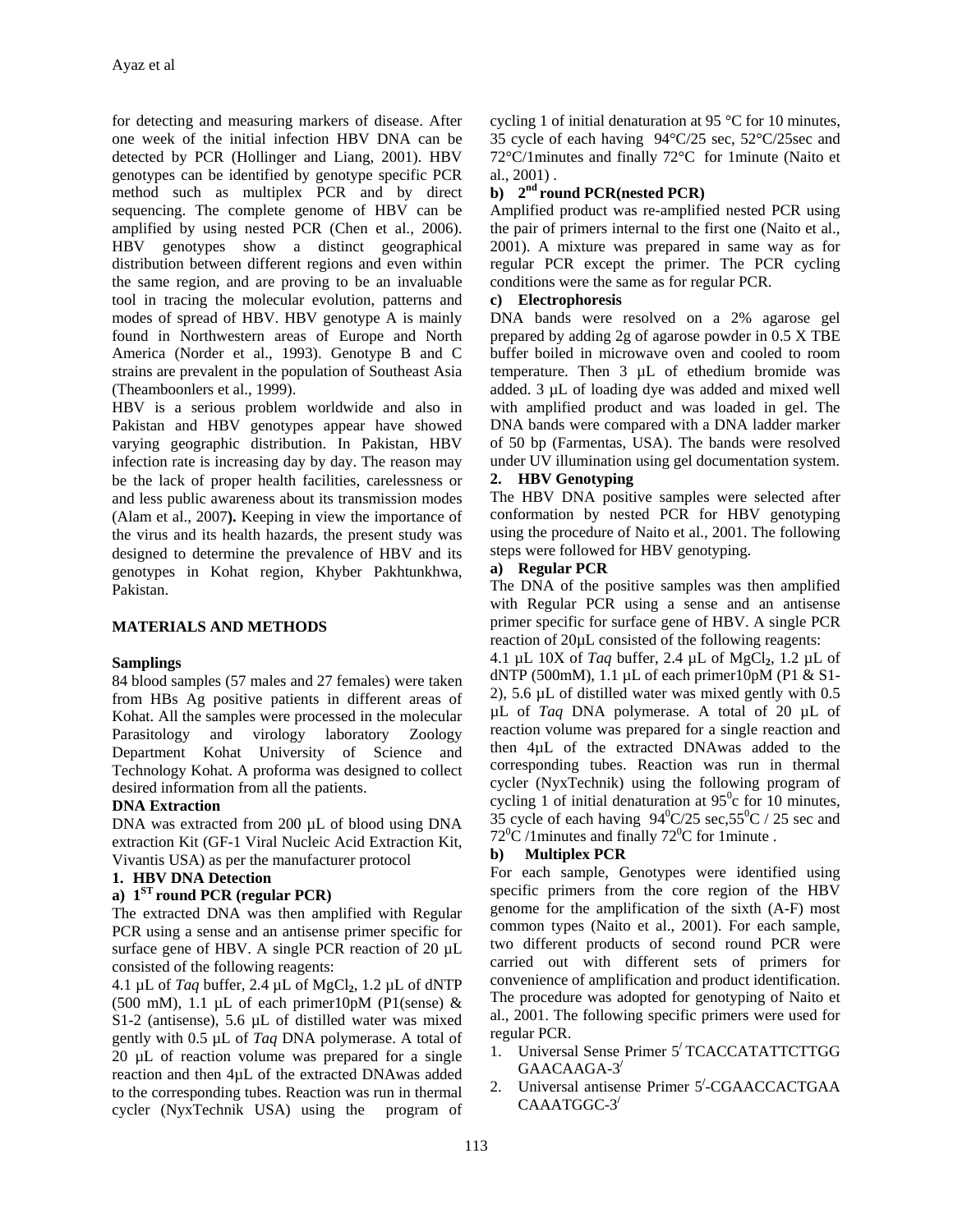#### **Primers used for Mix-A**

- 1. Genotype A-E specific, sense primer 5<sup> $\text{/}-$ </sup>GGCTCA AGTTCAGGAACAGT-3**/**
- 2. Genotype A-specific, antisense primer-5**/** CTCGCG GAGATTGACGAGATGT-3**/**
- 3. Genotype B specific, antisense primer 5**/** -CAGGTT GGTGAGTGACTGGAGA-3**/**
- 4. Genotype C specific, antisense primer 5**/** -GGTCCT AGGAATCCTGATGTTG-3**/**

#### **Primers used for Mix-B**

- 1. Genotype D-F specific, antisense primer 5**/** -GGAG GCGGATTTGCTGGCAA-3**/**
- 2. Genotype D specific, sense primer 5**/** -GCCAACAA GGTAGGAGCT-3**/**
- 3. Genotype E specific, sense primer 5**/** -CACCAGAA ATCCAGATTGGGACCA-3**/**
- 4. Genotype F specific, sense primer 5<sup> $\text{/}-$ </sup>GTTACGGT CCAGGGTTACCA-3**/**

#### **i. Mix-A Composition**

A 4.1 µL 10X of *Taq* buffer, 2.4 µL of MgCl<sub>2</sub>, 1.2 µL of dNTP (500 mM), 1.1 µl Sense primer (B2) (10 pM), 1.1 µl Anti sense primer (BA1R) (10 pM), 1.1 µl sense primer (BB1R) (10pM), 1.1 µl Anti sense primer (BC1R) (10 pM) and 5.6 µL of distilled water (Naito et al., 2001).

# **ii. Mix-B composition**

A 4.1 µL of Taq buffer, 2.4 µL of MgCl**2**, 1.2 µL of dNTP (500mM), 1.1 µl Sense primer (BD1) (10pM), 1.1 µl Anti sense primer (BE1R) (10pM), 1.1 µl sense primer (BF1R) (10pM), 1.1 µl Anti sense primer (B2R) (10pM) and 5.6 µL of distilled water.

All the above components were mixed gently. A total of 20 µL of reaction volume was prepared for a single reaction and 0.5 µL of *Taq* DNA polymerase was used. The samples were run in thermal cycler (NyxTechnik) using the program of cycling condition, Cycle of 1 of initial denaturation at  $95^{\circ}$ C for 10 minutes, 20 cycle of each having  $94^{0}C/20$  sec,  $58^{0}C/20$  sec and  $72^{0}C/30$  sec. and finally 20 cycle of each having  $94^{\circ}C/20$  sec,  $60^{\circ}$ C/20sec and  $72^{\circ}$ C/30 seconds.

# **Gel Electrophoresis and Results Interpretation**

PCR products were electrophoresed in 2% agarose gel prepared in 0.5 X TBE buffer (boiled for 3 min in a microwave oven and cooled to  $55^{\circ}$ C), adding ethidium bromide (0.5 µg/ mL) stained and evaluated under ultra violet UV light. The specific DNA of amplified product was determined by identifying the DNA bands of a specific genotype (Key Below) comparing with 50-bp DNA ladder (Fermentas Germany), used as DNA size marker.

| <b>HBV</b> Genotype                                                                           | <b>Product (base pair)</b> |  |  |
|-----------------------------------------------------------------------------------------------|----------------------------|--|--|
| A                                                                                             | 68                         |  |  |
| B                                                                                             | 281                        |  |  |
| C                                                                                             | 122                        |  |  |
| D                                                                                             | 119                        |  |  |
| E                                                                                             | 167                        |  |  |
| F                                                                                             | 97                         |  |  |
| $\Lambda$ and $\Lambda$ and $\Lambda$ and $\Lambda$ and $\Lambda$ and $\Lambda$ and $\Lambda$ |                            |  |  |

(base pair already detected in Fig 1)



**Fig. 1: Genotype specific bands in 2% Agarose gel using 100bp Marker** 



**Fig. 2: Showing the genotype A in the Mix-A amplified product using 50bp marker** 

### **RESULTS**

A total of 84 HBsAg samples were subjected to PCR for DNA detection and genotyping. Of them 75(89.28%) were found HBV DNA positive and 9 (10.71%) were HBV DNA negative. The age range was from <20 to >51 years. In term of age distribution the subjects were grouped into  $\langle 20 \rangle$  years (0%), 21-30 years (29.76%), 31-40 years (33.33%), 41-50 years  $(21.42\%)$  and  $>50$  years  $(15.47\%)$ . The table 1 shows that the highest prevalence was found in the group 31- 40 years (33.33%) followed by in the group 21-30 years (29.76%), 41-50 years (21.42%),>51 years (15.47%). no infection was found in the group <20 years (0%).To show the socioeconomic conditions the subjects were divided into upper level (monthly income >Rs 80,000), middle level (monthly income >Rs 40,000) and lower level (monthly income <40,000).The lower level was found to be more frequently infected (64.28%) as compared to middle (15.47%) and higher level (20.23%). In risk factors the blood transfusions were 25.00%, surgery were 19.04% and hospitalization were 22.61% in the study population In case of hygienic conditions the study subjects belonging to poor hygienic conditions were found to be more frequently infected 67.85% as compared to the good hygienic condition (32.14). The general characteristics of the study subjects are given in the (Table 1).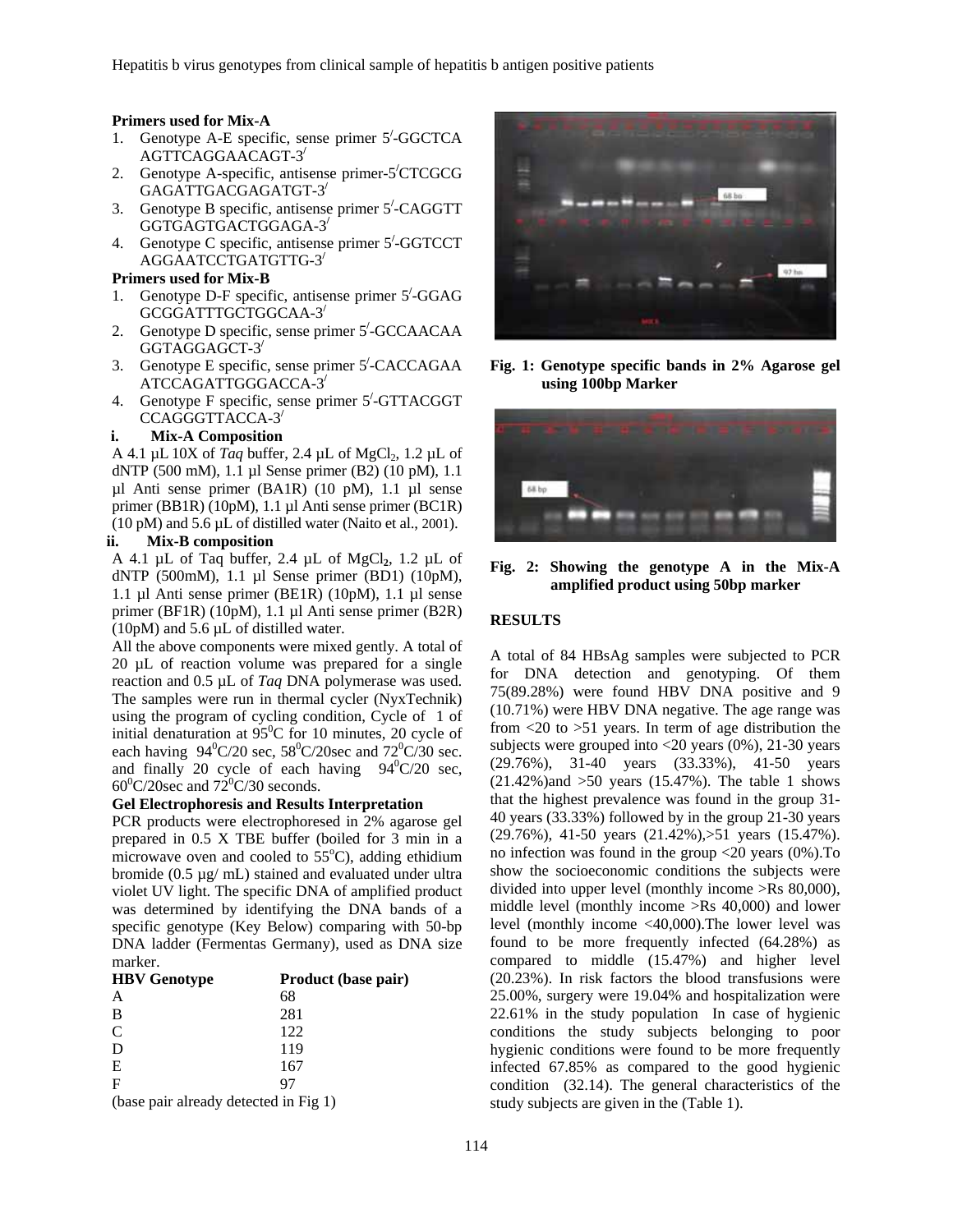# **Gender Wise Distribution of Patients Positive for HBV DNA**

In the whole population, male were 57 (67.85%) and females were 27 (32.14%). Males were found to be more frequently infected (69.33%) as compared to females (30.66%) with a positivity ratio of 2.26: 1 respectively (Table 2).

# **Age Wise Distribution of Patients Positive for HBV DNA**

The age range was from 20 to 60 years. In table 3 the ages were divided into five groups. 26 (34.66%) individual, positive for HBV DNA were belonging to the age group ranging 31–40 years of age followed by the  $25$  (33.33%) positive individuals of  $21 - 30$  years age, 15 (20%) of 41-50, 9 (12%) of >51and 0 (0%) of age <20. Highest frequency of HBV DNA positive individuals were found in the younger age falling under the 21–40 age groups while very young and very old individuals were very less frequently infected by HBV (Table 3).

# **Proportion of different genotypes**

A total of 84 HBs Ag positive patients were analyzed of which 75 were confirmed for HBV DNA including Genotype A was 34.66%(26/75), B 0%(0/75), C 6.66% (5/75), D 1.33%(1/75), E 0%(0/75) and F 20% (15/75) respectively. Twenty eight of the samples were HBV DNA positive but cannot type by the prescribed system (Table 4).

#### **HBV Genotypes in Different Age Groups**

The age range of the subjects was from  $\langle 20 \rangle$  to  $>51$ years. Genotype A was most common in all age groups while F, C and D were comparatively less frequent. Further details of different age groups along with their corresponding genotypes are presented in the following table.

**Table 1: General characteristics of the study population in Kohat region of Khyber Pakhtunkhwa** 

| Character (n)                                |                       | Male $(\%)$ Female $(\%)$ % age |       |
|----------------------------------------------|-----------------------|---------------------------------|-------|
| HBsAg(84)                                    |                       | 57 (67.85) 27 (32.14)           | 100   |
| Age groups $<$ 20 $(0)$                      | $\theta$              | $\theta$                        | 0     |
| $21-30(25)$                                  | 18(72)                | 7(28)                           | 29.76 |
| $31-40(28)$                                  | 19 (67.85) 9 (32.14)  |                                 | 33.33 |
| $41-50(18)$                                  | 13 (72.22) 5 (27.77)  |                                 | 21.42 |
| >51(13)                                      | 7(53.84) 6(46.15)     |                                 | 15.47 |
| Socioeconomic condition (In Rs)              |                       |                                 |       |
| Upper $\{>80,000\}(17)$                      | 13 (76.47) 4 (23.52)  |                                 | 20.23 |
| Middle $\{>40,000\}(13)$                     | 8 (61.53) 5 (38.46)   |                                 | 15.47 |
| Lower $\{-40,000\}$ (54)                     |                       | 38 (70.37) 16 (29.62)           | 64.28 |
| Risk Factor                                  |                       |                                 |       |
| Blood transfusion (21)                       | 7(33.33)              | 14 (66.66)                      | 25.00 |
| Surgery (dental $\&$ general) (16) 5 (31.25) |                       | 11 (68.75)                      | 19.04 |
| Hospitalization (19)                         | 6(31.57)              | 13 (68.42)                      | 22.61 |
| Hygienic conditions                          |                       |                                 |       |
| Good (27)                                    | 21 (77.77) 6 (22.22)  |                                 | 32.14 |
| Poor $(57)$                                  | 36 (63.15) 21 (36.84) |                                 | 67.85 |

**Table 2: Gender wise distribution of patients positive for HBV DNA** 

|        | шин т           |                 |
|--------|-----------------|-----------------|
| Gender | <b>HBV DNA</b>  | <b>HBV DNA</b>  |
|        | positive $(\%)$ | negative $(\%)$ |
| Male   | 52 (69.33)      | 5(8%)           |
| Female | 23 (30.66)      | 4 (14.81%)      |
| Total  | 75 (89.28%)     | 9(12%)          |
|        |                 |                 |

|  |             | Table 3: Age wise distribution of patients positive |  |  |
|--|-------------|-----------------------------------------------------|--|--|
|  | for HBV DNA |                                                     |  |  |

| Age Group $(n)$ | <b>HBV DNA</b>  | <b>HBV DNA</b>  |
|-----------------|-----------------|-----------------|
|                 | positive $(\%)$ | negative $(\%)$ |
| $<$ 20 $(0)$    |                 | $\mathbf{0}$    |
| $21-30(25)$     | 25 (100)        | $\Omega$        |
| $31-40(28)$     | 26 (92.85)      | 2(7.14)         |
| $41-50(18)$     | 15 (83.33)      | 3(16.66)        |
| $51-60(13)$     | 9(69.23)        | 4(30.76)        |
| Total $(84)$    | 75 (89.28)      | 9(10.71)        |

**Table 4: Percentage of detected genotypes of HBV in Kohat Region** 

| ------- <i>---</i> --- |                |       |  |  |
|------------------------|----------------|-------|--|--|
| Genotype               | No. of samples | %age  |  |  |
| А                      | 26             | 34.66 |  |  |
| B                      |                |       |  |  |
| C                      |                | 6.66  |  |  |
| D                      |                | 1.33  |  |  |
| Е                      |                |       |  |  |
| F                      | 15             | 20.00 |  |  |
| Untyped                | 28             | 37.33 |  |  |

### **Table 5: HBV Genotypes in Different Age Groups**

| No of    | No: of samples   | %age  |
|----------|------------------|-------|
| patients | typed (Genotype) |       |
|          |                  |       |
| 25       | 14(A, F)         | 56.00 |
| 26       | 17(A)            | 65.38 |
| 15       | 9(A, D, F)       | 60.00 |
|          | (A, C, F)        | 77 77 |
|          |                  |       |

# **DISCUSSION**

It is estimated that about 350 million people are infected by HBV worldwide. The liver infection and hepatocellular carcinoma are the major clinical aspects of HBV infection (McMahon, 1985). It is a serious problem in developing countries like Pakistan. HBV is classified into eight genotypes (A-H) (Lee, 1997). In the present study the different HBV genotypes of Kohat region of Khyber Pakhtunkhwa, Pakistan were characterized molecularly by multiplex PCR.

The world can be divided into three areas where the prevalence of chronic HBV infection is high (>80%), intermediate  $(2-8\%)$ , and low  $(<2\%)$ . In Asia and Africa the disease is epidemic and in China it is endemic, in Africa and Asia the infection is mostly restricted to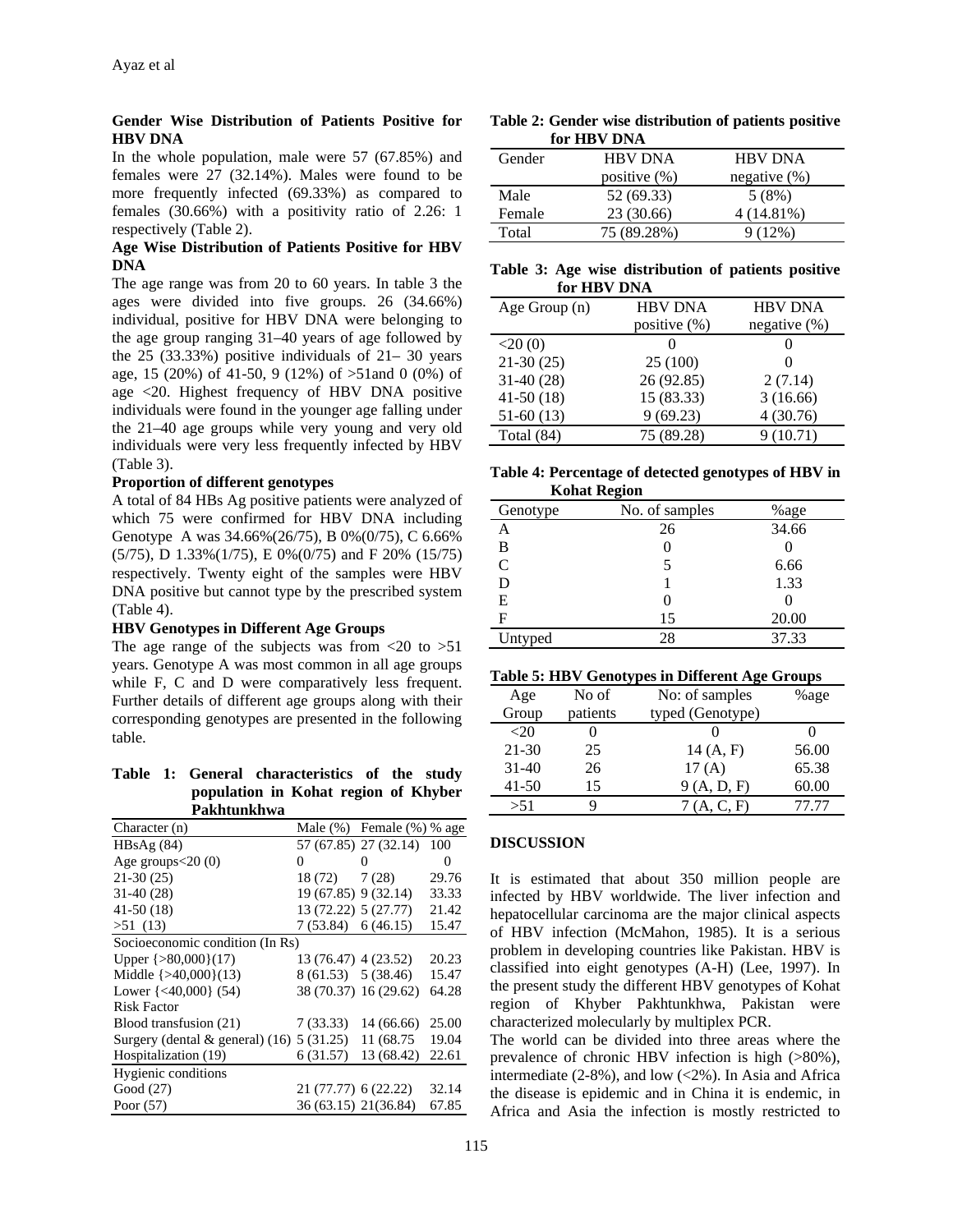childhood (Williams, 2006). This infection is prevalent in Asia, Africa, Southern Europe and Latin America (Hong et al., 2009). In most Asian countries, with a general carrier rate of 5-35%, HBV infection is hyper endemic and in North America the infection is mostly found in young adults (Clarke et al., 2005). According to WHO, Pakistan is endemic to HBV infection. About 3% of the country population is infected with HBV (Alam et al., 2007). In the present study a total of 84 HBsAg samples were subjected to PCR for DNA detection and genotyping. Of them 89.28% were found HBV DNA positive.

It is reported that HBV infection is 69.1% in male which is higher than females, 30.9%. In our study, male were 57 (67.85%) and females were 27 (32.14%). Males were found to be more frequently infected (69.33%) as compared to females (30.66%) with a positivity ratio of 2.26: 1 respectively. Our findings are similar with the report of (Baig et al., 2007). Men are frequently infected which may be due the exposure of men to the risk factors. In Pakistan women are mostly limited to their home due cultural and religious preferences.

HBV infection is found to be significantly higher in persons with age between 21–40 years (Alam et al., 2007). In our study the age range was from 20 to 60 years. The ages were divided into five groups. 26 (34.66%) individual, positive for HBV DNA were belonging to the age group ranging 31–40 years of age followed by the 25 (33.33%) positive individuals of 21– 30 years age, 15 (20%) of 41-50, 9 (12%) of >51and 0 (0%) of age <20. Highest frequency of HBV DNA positive individuals were found in the younger age falling under the 21–40 age groups while very young and very old individuals were very less frequently infected by HBV. Our findings were almost similar with the findings of years (Alam et al., 2007).

There were four different genotypes detected in the samples. These were A,C, D and F. Out of these three, genotype A was found in greatest proportion 34.66%, while remaining three (F, C and D) were found in 20%,6.66% and 1.33% of cases respectively. According to the report of (Baig et al., 2007) the highest prevalence is of the genotype D followed by genotype B and A. Our report is also in contrast with the findings of (Abbas et al., 2006) which show the highest prevalence of genotype D. research on genotyping in Asia was formerly conducted in Japan and China, therefore, the genotypes of these countries namely  $B \&$ C were considered as the most prevalent genotypes of Asia. But when research was extended to other countries, predominance of D was found in South Asia and the Middle East such as India, Afghanistan and Iran (Toan et al., 2006).

It is reported that genotypes B andCare major genotypes of HBV distributedin Asian countries (Kwok

et al., 1989). Studies have shown that genotypes distribution is a contradictory. Idrees*et al*. reported genotype C as themost prevalent genotype in Pakistan, genotype A as the mostprevalent in Sind Province, genotype C as the most prevalent inNorth West Frontier Province, and both genotypes B and C in Punjab (Idrees et al., 2004). According to Alam et al. (2007) the most prevalent genotypein North West Frontier Province is D (62.5%). In our study genotype A was found in greatest proportion 34.66%, while remaining three (F, C and D) were found in 20%, 6.66% and 1.33% of cases respectively. So according to our study genotype A is most common in our study region and this may be due to small samples size.

In Afghanistan genotype D is the most prevalent (95 %) and genotype is distributed worldwide (Amini-Bavil-Olyaee et al., 2006). Our study is in contrast with these findings showing genotype D the least (1.33%) prevalent in our study area and this may be due to different socioeconomic and geographic conditions. So the prevalence of genotype D is less in Pakistan than in Afghanistan, China and India.

# **Conclusion**

It is concluded from the present study that HBV genotype A, C, D and F are the most common genotypes in Kohat region of Khyber Pakhtunkhwa, Pakistan. Molecular characterization of HBV genotypes by PCR method is the most effective method. It has also been determined that PCR is more sensitive and specific method for HBV detection.

# **Acknowledgements**

The research work is partially funded by the Department of Zoology, Kohat University of Science and Technology, Kohat-Pakistan and HEC funded project entitled "Epidemiology and molecular detection of leishmaniasis in canine and human being in Khyber Pakhtunkhwa" for which I am so grateful that it make possible to complete my work.

# **REFERENCES**

- Alam MM, SZ Zaidi and S Shaukat, 2007. Common genotypes of Hepatitis B virus prevalent in injecting drug abusers (addicts) of North West Frontier Province of Pakistan. Virology Journal, 4: 63.
- Abbas Z, R Muzuaffar, A Siddiqui, AA Naqvi and AH Rizvi, 2006. Genetic variability in the precore and core promoter regions of hepatitis B virus strains in Karachi BMC Gastroenterology, 6: 20.
- Alam MM, SZ Zaidi, SA Malik, S Shaukat, A Naeem and M Anges .2007 Molecular epidemiology of Hepatitis B Virus genotypes in Pakistan. BMC Infectious Disease, 7: 115.